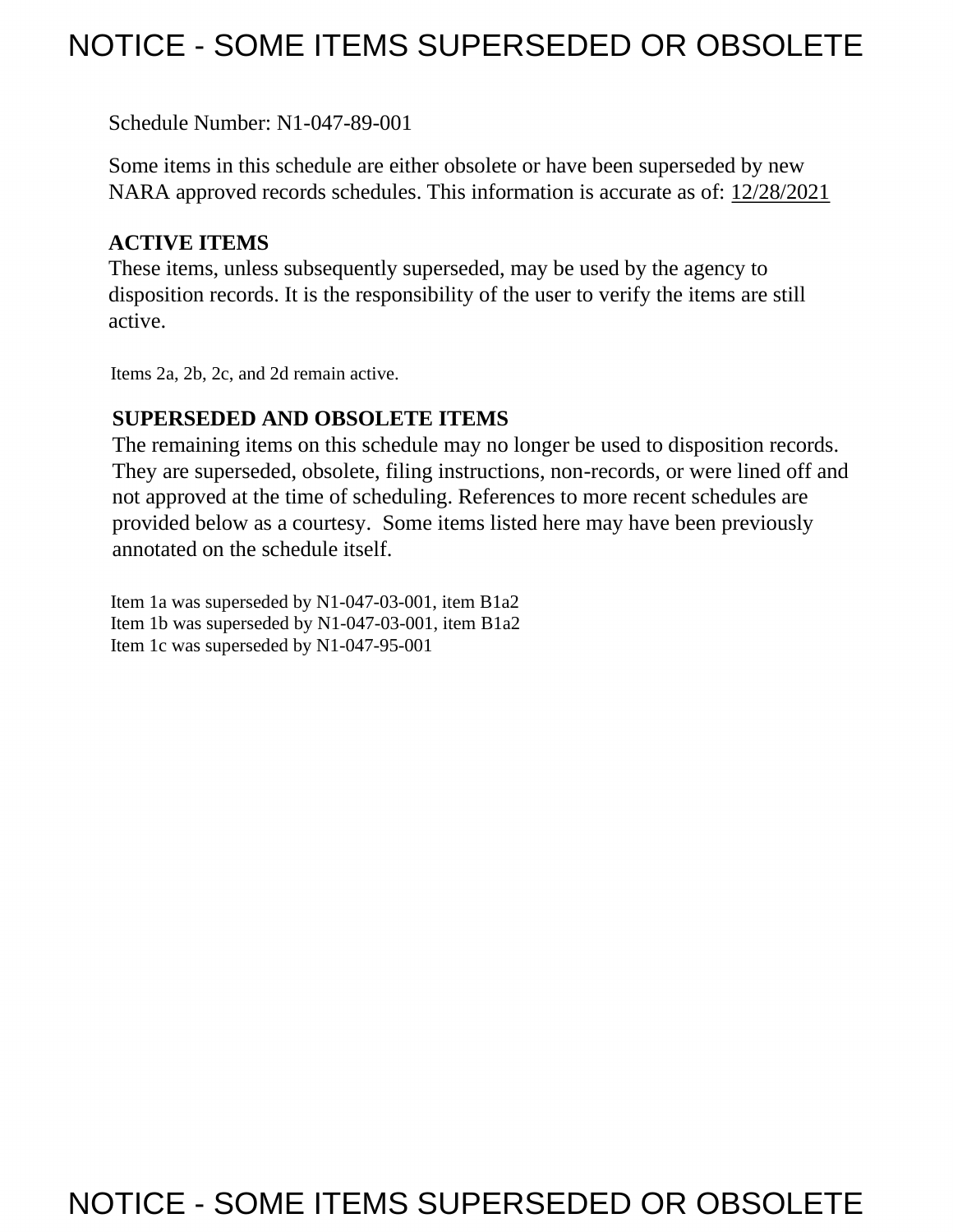| <b>LEAVE BLANK</b><br><b>REQUEST FOR RECORDS DISPOSITION AUTHORITY</b><br><b>JOB NO</b><br>(See Instructions on reverse)<br>DATE RECEIVED<br><b>GENERAL SERVICES ADMINISTRATION</b><br>NATIONAL ARCHIVES AND RECORDS SERVICE, WASHINGTON, DC 20408<br>NOTIFICATION TO AGENCY<br>Health and Human Services<br>In accordance with the provisions of 44 USC 3303a<br>the disposal request, including amendments, is approved<br>except for items that may be marked "disposition not<br>Social Security Administration<br>approved" or "withdrawn" in column 10 If no records<br>are proposed for disposal, the signature of the Archivist is<br>not required<br>Office of Regional Operations Support<br>4 NAME OF PERSON WITH WHOM TO CONFER<br><b>5 TELEPHONE EXT</b><br>ARCHIVIST OF THE UNITED STATES<br>DATE<br>6<br><b>FTS</b><br>89<br>625-2593<br><b>6 CERTIFICATE OF AGENCY REPRESENTATIVE</b><br>I hereby certify that I am authorized to act for this agency in matters pertaining to the disposal of the agency's records,<br>that the records proposed for disposal in this Request of $\_\_6$ $\_\_$ page(s) are not now needed for the business of this<br>agency or will not be needed after the retention periods specified, and that written concurrence from the General<br>Accounting Office, if required under the provisions of Title 8 of the GAO Manual for Guidance of Federal Agencies, is<br>traveliting to GAO<br>is attached, or<br>is unnecessary<br>C. SIGNATIVRE OF AGENCY REPRESENTATIVE<br><b>D TITLE</b><br>Records Management Officer<br>Department of Health and Human Services<br>Dr. George Dea<br>9 GRS OR<br>10 ACTION<br>SUPERSEDED<br><b>TAKEN</b><br>8 DESCRIPTION OF ITEM<br><b>INARS USE</b><br>JOB.<br>(With Inclusive Dates or Retention Periods)<br><b>CITATION</b><br>ONLY) |
|-----------------------------------------------------------------------------------------------------------------------------------------------------------------------------------------------------------------------------------------------------------------------------------------------------------------------------------------------------------------------------------------------------------------------------------------------------------------------------------------------------------------------------------------------------------------------------------------------------------------------------------------------------------------------------------------------------------------------------------------------------------------------------------------------------------------------------------------------------------------------------------------------------------------------------------------------------------------------------------------------------------------------------------------------------------------------------------------------------------------------------------------------------------------------------------------------------------------------------------------------------------------------------------------------------------------------------------------------------------------------------------------------------------------------------------------------------------------------------------------------------------------------------------------------------------------------------------------------------------------------------------------------------------------------------------------------------------------------------------------------------------------------------------------------------------------------------|
|                                                                                                                                                                                                                                                                                                                                                                                                                                                                                                                                                                                                                                                                                                                                                                                                                                                                                                                                                                                                                                                                                                                                                                                                                                                                                                                                                                                                                                                                                                                                                                                                                                                                                                                                                                                                                             |
|                                                                                                                                                                                                                                                                                                                                                                                                                                                                                                                                                                                                                                                                                                                                                                                                                                                                                                                                                                                                                                                                                                                                                                                                                                                                                                                                                                                                                                                                                                                                                                                                                                                                                                                                                                                                                             |
|                                                                                                                                                                                                                                                                                                                                                                                                                                                                                                                                                                                                                                                                                                                                                                                                                                                                                                                                                                                                                                                                                                                                                                                                                                                                                                                                                                                                                                                                                                                                                                                                                                                                                                                                                                                                                             |
|                                                                                                                                                                                                                                                                                                                                                                                                                                                                                                                                                                                                                                                                                                                                                                                                                                                                                                                                                                                                                                                                                                                                                                                                                                                                                                                                                                                                                                                                                                                                                                                                                                                                                                                                                                                                                             |
|                                                                                                                                                                                                                                                                                                                                                                                                                                                                                                                                                                                                                                                                                                                                                                                                                                                                                                                                                                                                                                                                                                                                                                                                                                                                                                                                                                                                                                                                                                                                                                                                                                                                                                                                                                                                                             |
|                                                                                                                                                                                                                                                                                                                                                                                                                                                                                                                                                                                                                                                                                                                                                                                                                                                                                                                                                                                                                                                                                                                                                                                                                                                                                                                                                                                                                                                                                                                                                                                                                                                                                                                                                                                                                             |
|                                                                                                                                                                                                                                                                                                                                                                                                                                                                                                                                                                                                                                                                                                                                                                                                                                                                                                                                                                                                                                                                                                                                                                                                                                                                                                                                                                                                                                                                                                                                                                                                                                                                                                                                                                                                                             |
|                                                                                                                                                                                                                                                                                                                                                                                                                                                                                                                                                                                                                                                                                                                                                                                                                                                                                                                                                                                                                                                                                                                                                                                                                                                                                                                                                                                                                                                                                                                                                                                                                                                                                                                                                                                                                             |
|                                                                                                                                                                                                                                                                                                                                                                                                                                                                                                                                                                                                                                                                                                                                                                                                                                                                                                                                                                                                                                                                                                                                                                                                                                                                                                                                                                                                                                                                                                                                                                                                                                                                                                                                                                                                                             |
|                                                                                                                                                                                                                                                                                                                                                                                                                                                                                                                                                                                                                                                                                                                                                                                                                                                                                                                                                                                                                                                                                                                                                                                                                                                                                                                                                                                                                                                                                                                                                                                                                                                                                                                                                                                                                             |
|                                                                                                                                                                                                                                                                                                                                                                                                                                                                                                                                                                                                                                                                                                                                                                                                                                                                                                                                                                                                                                                                                                                                                                                                                                                                                                                                                                                                                                                                                                                                                                                                                                                                                                                                                                                                                             |
|                                                                                                                                                                                                                                                                                                                                                                                                                                                                                                                                                                                                                                                                                                                                                                                                                                                                                                                                                                                                                                                                                                                                                                                                                                                                                                                                                                                                                                                                                                                                                                                                                                                                                                                                                                                                                             |
|                                                                                                                                                                                                                                                                                                                                                                                                                                                                                                                                                                                                                                                                                                                                                                                                                                                                                                                                                                                                                                                                                                                                                                                                                                                                                                                                                                                                                                                                                                                                                                                                                                                                                                                                                                                                                             |
| Title XVI Claims Folders and Medical Evidence<br>Supplemental Security Income (Title XVI) Claims Folders<br>$NC1-47-88-2/\lambda$<br>Medical Evidence<br>$NC1-47-88-2$ / 3<br>7ìtenus                                                                                                                                                                                                                                                                                                                                                                                                                                                                                                                                                                                                                                                                                                                                                                                                                                                                                                                                                                                                                                                                                                                                                                                                                                                                                                                                                                                                                                                                                                                                                                                                                                       |
|                                                                                                                                                                                                                                                                                                                                                                                                                                                                                                                                                                                                                                                                                                                                                                                                                                                                                                                                                                                                                                                                                                                                                                                                                                                                                                                                                                                                                                                                                                                                                                                                                                                                                                                                                                                                                             |

 $\langle$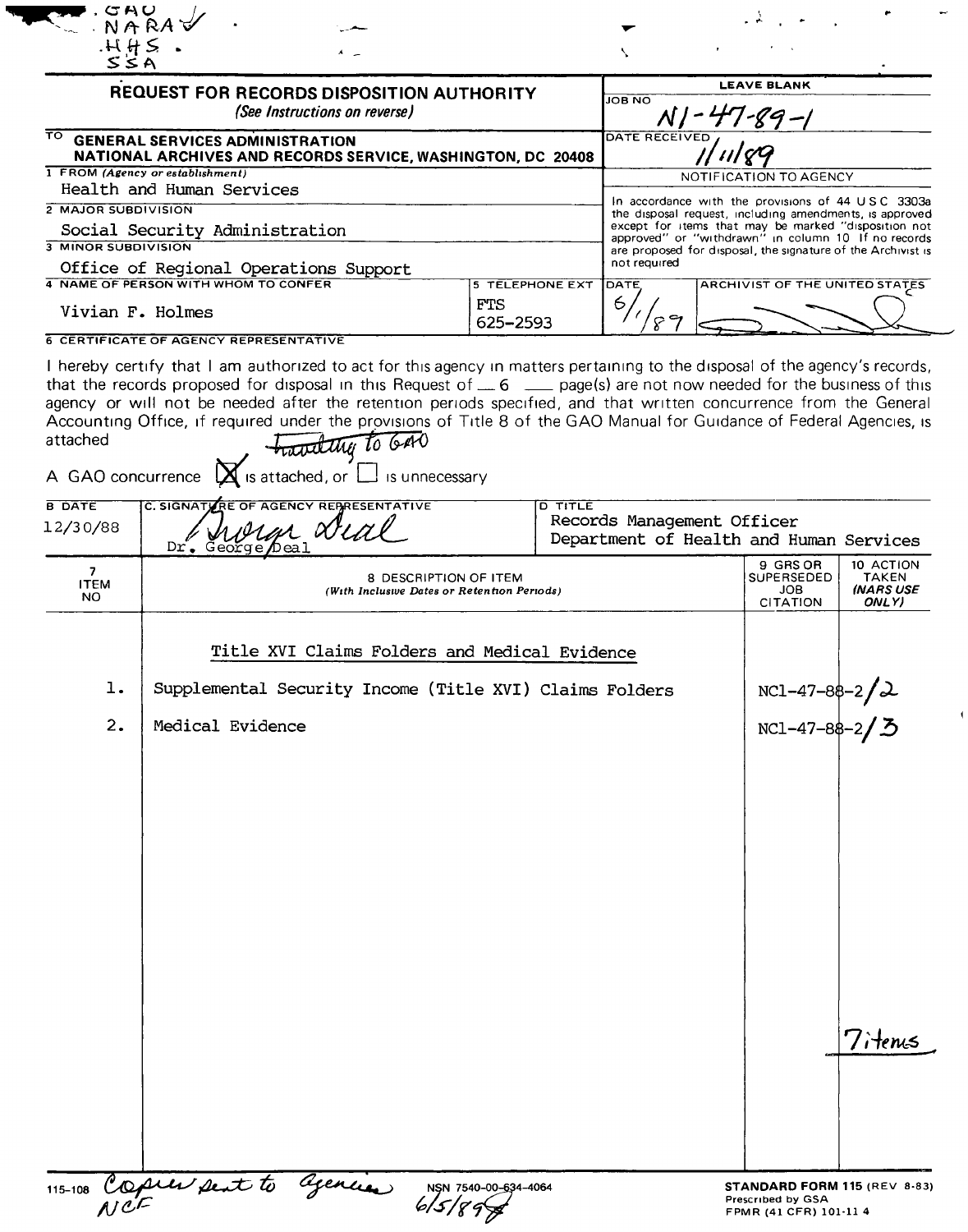Page 2 of 6

 $\mathbf{r} = \mathbf{r} \times \mathbf{r}$  , where  $\mathbf{r} = \mathbf{r}$ 

 $\mathcal{L}^{\text{max}}_{\text{max}}$  and  $\mathcal{L}^{\text{max}}_{\text{max}}$ 

# Supplemental Security Income Claims

#### Medical Evidence

#### Background:

 $\sim 10^{-1}$ 

 $\mathcal{L}^{\text{max}}$  and  $\mathcal{L}^{\text{max}}$ 

This schedule revises NARA Job No. N1-47-88-2, Item 2 and Note 3.

Item 2 has been completely revised after informal withdrawal by the General Accounting Office of its prior concurrence with the item in N1-47-88-2 and after further internal review by the Social Security Administration.

Note 3 has been rewritten to permit disposal of medical evidence in overpayment cases which are still in pay status but not in cessation cases. Item 3 (Medical Evidence) from N1-47-88-2 is unchanged but has been repeated here (as Item 2) because Note 3 pertains to medical evidence.

# 1. Supplemental Security Income Claims Folders:

These claims folders contain all pertinent material accumulated in the adjudication of a claim for supplemental security income (SSI) payments. Included are the initial claims application and supporting documentation, award or denial notices, pertinent redetermination documents, certain payment history forms, and related material.

Claims are considered active if they have been adjudicated, are in the process of or are subject to appeal or litigation, or are in a payment or suspended payment status. Claims are inactive if they have been denied or terminated and all appeals periods have expired.

When a claimant no longer meets eligibility requirements, payments are stopped and the case is held in suspense for 1 year. This permits reestablishment of pay status without the claimant's having to reapply for benefits. After 1 year in suspense (nonpay) status, the claim is terminated.

Claims with unresolved overpayments are so coded and are not selected by the case control system for destruction along with cases in which there are no overpayments.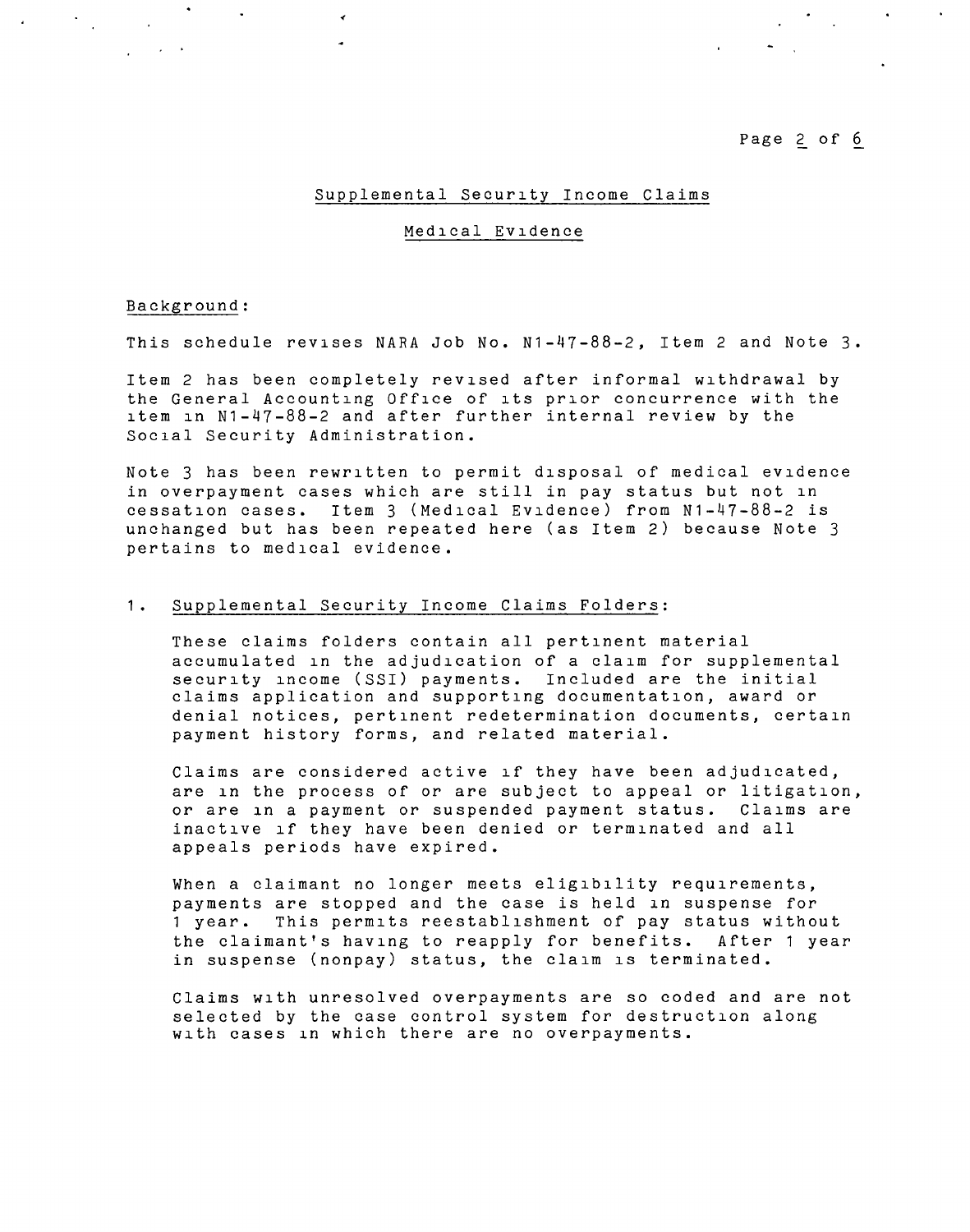$\sim$ 

 $\mathcal{L}^{\mathcal{L}}$  and  $\mathcal{L}^{\mathcal{L}}$  and  $\mathcal{L}^{\mathcal{L}}$  and  $\mathcal{L}^{\mathcal{L}}$ 

# a. Medical Denial/Termination Cases:

These are blindness/disability cases which have been denied or terminated (other than death terminations) because the claimant did not initially meet (denial), or failed to continue to meet (termination), medical eligibility requirements.

### Proposed Disposition:

 $\mathcal{L}^{\text{max}}_{\text{max}}$  and  $\mathcal{L}^{\text{max}}_{\text{max}}$  . The  $\mathcal{L}^{\text{max}}_{\text{max}}$ 

 $\label{eq:2} \frac{1}{\sqrt{2}}\left(\frac{1}{\sqrt{2}}\right)^{2} \left(\frac{1}{\sqrt{2}}\right)^{2} \left(\frac{1}{\sqrt{2}}\right)^{2}$ 

Destroy 5 years after the event date the inactive claim was denied or payment suspended. Federal records center storage is authorized.

# b. Nonmedical Denial/Termination Cases:

These are aged or blind/disabled cases which have been denied or terminated because the claimant did not initially meet (denial), or failed to continue to meet (termination), nonmedical eligibility requirements. Included are all death denials/terminations.

#### Proposed Disposition:

Destroy 2 years after the event date the claim was denied or payment suspended. Federal records center storage is authorized.

#### c. Overpayment Cases:

These are inactive cases which have unresolved overpayments (overpayments which are still subject to collection or recovery actions). The case control and master SSI data base is coded to reflect the outstanding overpayment.

#### Proposed Disposition:

Destroy 15 years after the event date the claim was terminated. Federal records center storage is authorized.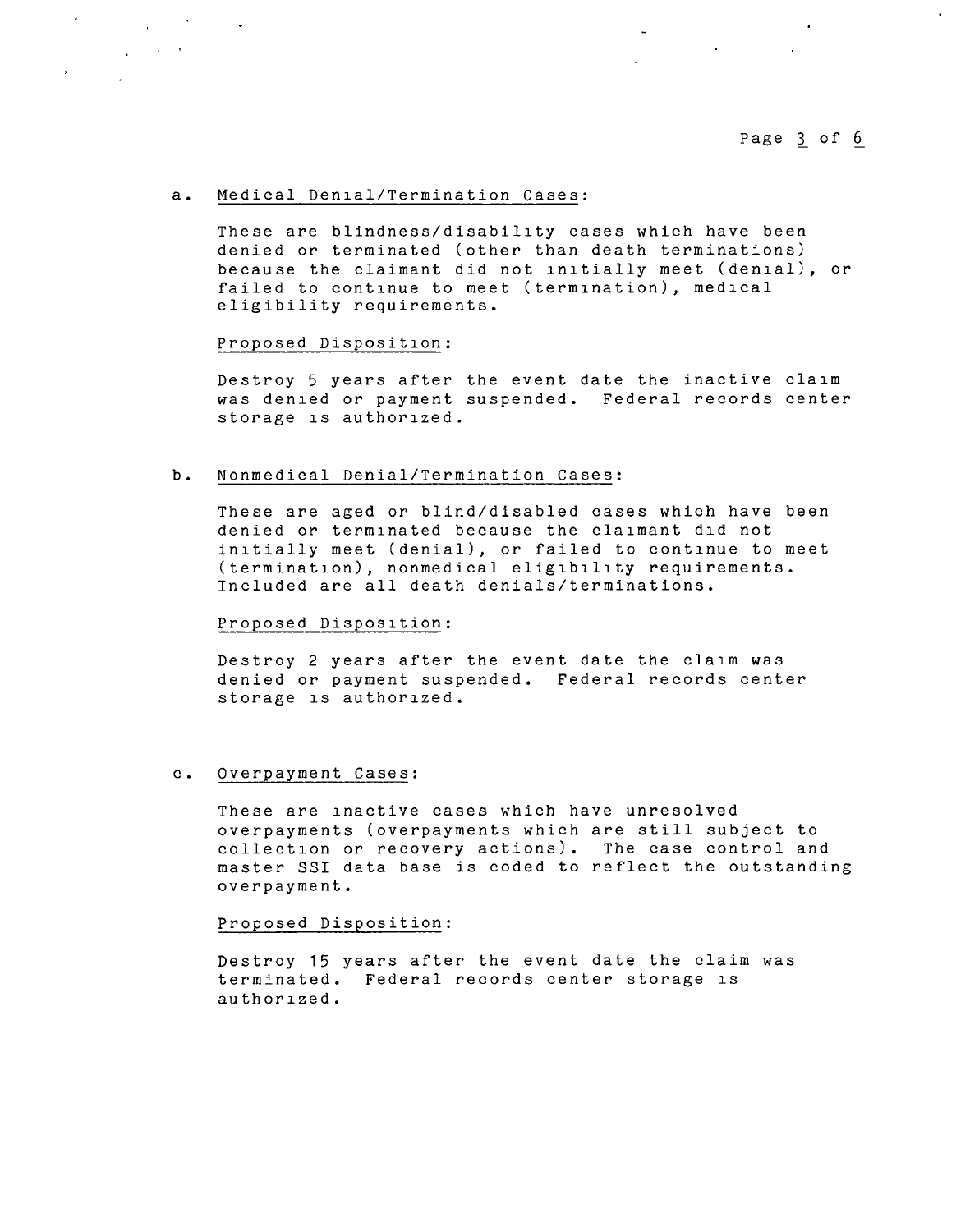# Page 4 of 6

 $\label{eq:2.1} \mathcal{L}(\mathcal{L}^{\mathcal{L}}(\mathcal{L}^{\mathcal{L}}(\mathcal{L}^{\mathcal{L}}(\mathcal{L}^{\mathcal{L}}(\mathcal{L}^{\mathcal{L}}(\mathcal{L}^{\mathcal{L}}(\mathcal{L}^{\mathcal{L}}(\mathcal{L}^{\mathcal{L}}(\mathcal{L}^{\mathcal{L}}(\mathcal{L}^{\mathcal{L}}(\mathcal{L}^{\mathcal{L}}(\mathcal{L}^{\mathcal{L}}(\mathcal{L}^{\mathcal{L}}(\mathcal{L}^{\mathcal{L}}(\mathcal{L}^{\mathcal{L}}(\mathcal{L}^{\mathcal$ 

 $\label{eq:2.1} \frac{1}{\sqrt{2\pi}}\int_{\mathbb{R}^3}\frac{1}{\sqrt{2\pi}}\left(\frac{1}{\sqrt{2\pi}}\right)^2\frac{1}{\sqrt{2\pi}}\frac{1}{\sqrt{2\pi}}\frac{1}{\sqrt{2\pi}}\frac{1}{\sqrt{2\pi}}\frac{1}{\sqrt{2\pi}}\frac{1}{\sqrt{2\pi}}\frac{1}{\sqrt{2\pi}}\frac{1}{\sqrt{2\pi}}\frac{1}{\sqrt{2\pi}}\frac{1}{\sqrt{2\pi}}\frac{1}{\sqrt{2\pi}}\frac{1}{\sqrt{2\pi}}\frac{1}{\sqrt{2\pi}}\frac$ 

 $\sim 100$ 

#### 2. Medical Evidence:

**Contract Contract** 

These are documents filed in the disability insurance (title II) claims folders. They consist of medical evaluation records, continuing disability reviews, transcripts of disability hearings and other disability evidence. Not included for disposition as medical evidence is the application for disability insurance benefits.

Proposed Disposition:

a. Claimant/beneficiary has attained age 59 years or older at date of allowance/continuance and has "medical improvement possible" diary:

Remove from claims folder and destroy.

b. Claimant/beneficiary has attained age 57 years or older at date of allowance/continuance and has "medical improvement not expected" diary:

Remove from claims folder and destroy.

c. Claimant has attained age 65 years and the case has been converted from disability to retirement insurance benefits:

Remove from claims folder and destroy.

d. Claimant has been continued in pay status after a continuing disability review:

Remove from claims folder and destroy medical evidence used to document the determination(s) prior to the current decision point.

#### NOTES:

- 1. Do not destroy any claims folders or documents which are needed for litigation, including class actions, or for outstanding fraud investigation.
- 2. Do not remove and destroy medical evidence until all quality assurance activities are completed.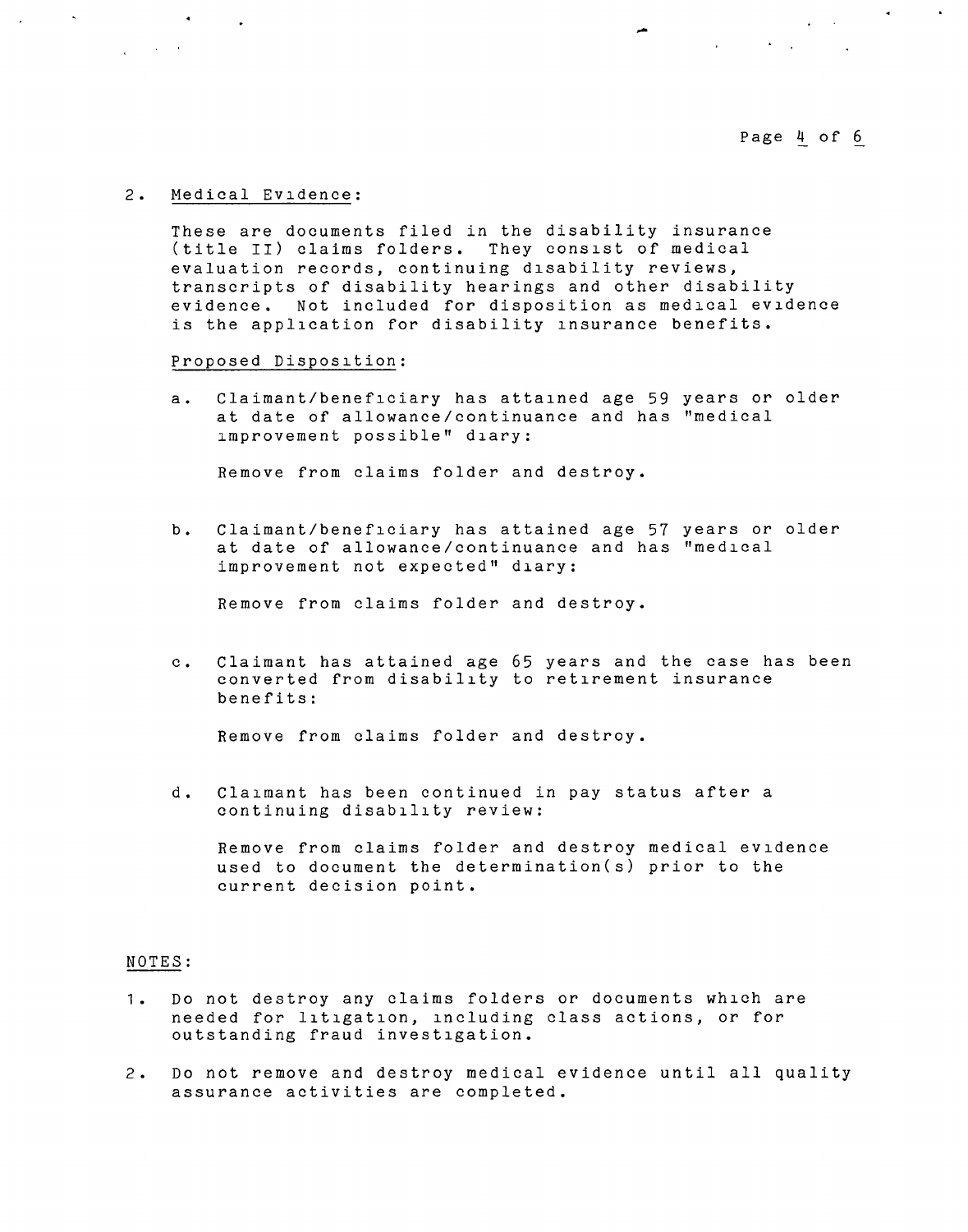Page 5 of 6

 $\label{eq:1} \frac{1}{2}\sum_{i=1}^n\frac{1}{2}\sum_{i=1}^n\frac{1}{2}\sum_{i=1}^n\frac{1}{2}\sum_{i=1}^n\frac{1}{2}\sum_{i=1}^n\frac{1}{2}\sum_{i=1}^n\frac{1}{2}\sum_{i=1}^n\frac{1}{2}\sum_{i=1}^n\frac{1}{2}\sum_{i=1}^n\frac{1}{2}\sum_{i=1}^n\frac{1}{2}\sum_{i=1}^n\frac{1}{2}\sum_{i=1}^n\frac{1}{2}\sum_{i=1}^n\frac{1}{2}\sum_{i=1}^n\frac{$ 

3. Do not remove and destroy medical evidence pertaining to terminated title II disability cessation cases with outstanding overpayments. Medical evidence may be removed and destroyed from pay status cases with overpayments.

 $\mathbf{y} = \mathbf{y}$ 

**Service Contractor** 

4. These disposition instructions apply only to hard copy claims documentation. Transaction and payment histories are maintained indefinitely on SSA's electronic data bases (Master Beneficiary Record for Title II and Supplemental Security Record for Title XVI) pending development of separate machine readable records disposition schedules.